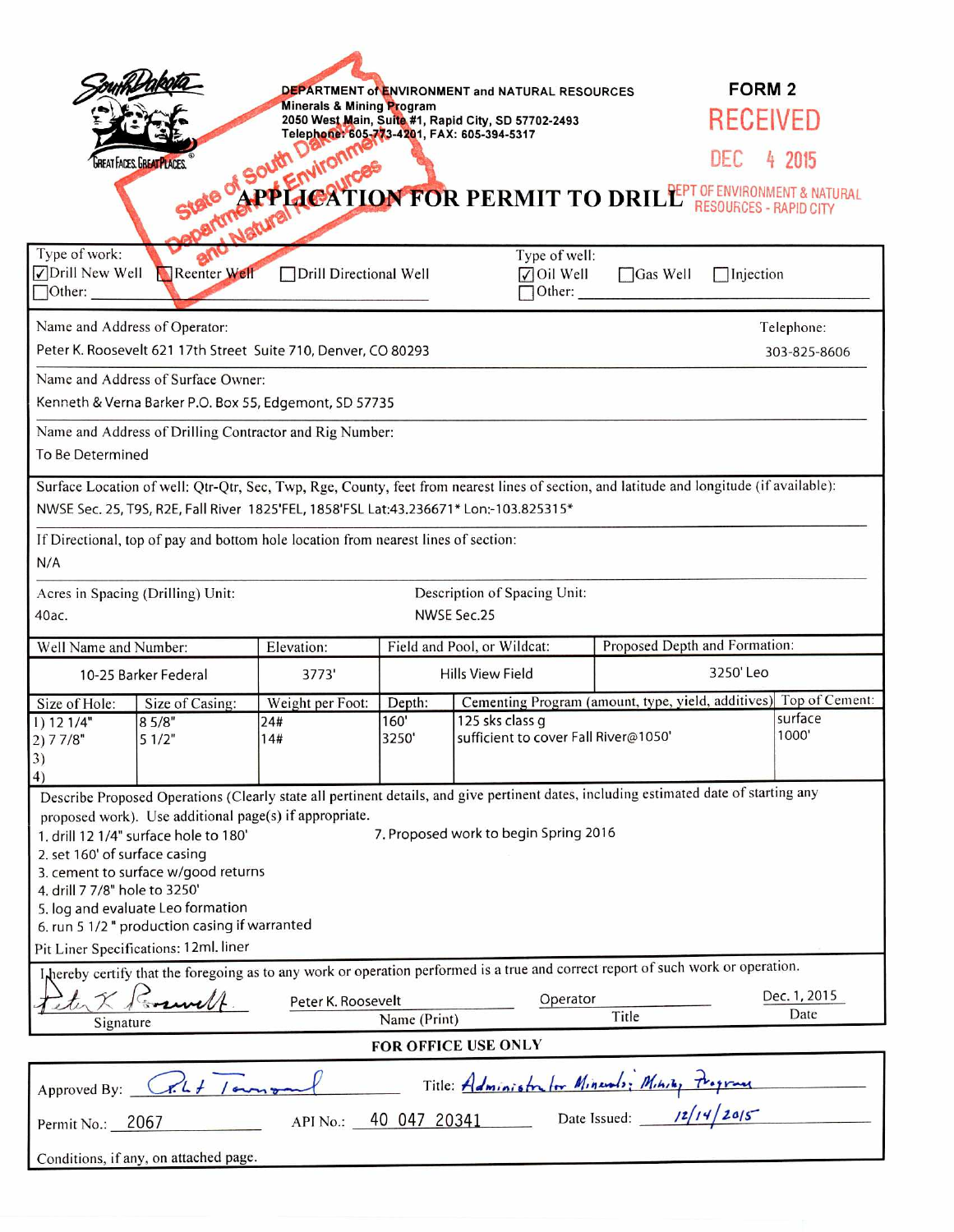

## **DEPARTMENT of ENVIRONMENT and NATURAL RESOURCES**

PMB 2020 JOE FOSS BUILDING 523 EAST CAPITOL PIERRE, SOUTH DAKOTA 57501-3182 www.state.sd.us/denr

## PERMIT CONDITIONS

PKR: 10-25 Barker Federal 9S-2E-25 NWSE, Fall River County

Permit: # 2067 API: 40 047 20341

Approval has been granted to drill this location as detailed on the attached Application for Permit to Drill (Form #2) with the following additional conditions:

- 1. This permit is conditioned on compliance with all applicable requirements of South Dakota Codified Laws 45-9 and Administrative Rules of South Dakota 74-12.
- 2. The operator shall provide the department with the name of the drilling contractor before drilling commences.
- 3. A 12-mil woven, reinforced high-density polyethylene liner must be used on all pits.
- 4. Surface runoff must be diverted around the drill site.
- 5. The surface hole must be drilled with fresh water.
- 6. Cement must be circulated to the ground surface on the surface casing.
- 7. If production casing (long string) is set:
	- A. Cement must be circulated on the long string from TD to the top of the Inyan Kara Formation plus 50 feet (estimate 341 sacks).
	- B. A cement bond log must be run and filed with the department within 60 days of completion of the well.
- 8. Please notify this office prior to plugging so a witness can be on location. If plugging will occur after regular business hours, call Jeff Klenner at 605-929-1414.
- 9. If abandoned: Either a plugging plan must be submitted at least 7 days prior to plugging for the department's review and approval or the following plan must be followed:
	- A. If the entire production casing is left in the wellbore:
		- 1. A mechanical integrity test must be conducted to verify the integrity of the casing as required by rule 74:12:03:02(4)(b)(ii).

a. If the test is unsuccessful, the well must be plugged as though no production casing is present or the leak must be located and isolated by squeeze cementing.

- 2. All perforations must be isolated, either by squeeze cementing or placing a cast iron bridge plug, with a minimum of 20 feet of cement, above the perforations.
- 3. A 100-foot plug, half in and half out of the base of the surface casing must be installed.
- 4. A 25-foot cement plug at the top of the surface casing must be installed.
- 5. Heavy, mud-laden fluid must be placed between all plugs.
- B. If a portion of the production casing is removed:
	- 1. All perforations must be isolated, either by squeeze cementing or placing a cast iron bridge plug, with a minimum of 20 feet of cement, above the perforations.
	- 2. A 100-foot cement plug, half in and half out of the top of the casing stub must be installed after the retrievable part of the production casing has been removed.
	- 3. A 100-foot cement plug, half in and half out of the top of any fluid bearing formations or salt zone encountered between the top of the casing stub and the base of the surface casing must be installed. Fluid bearing formations at this site include: Minnelusa, Minnekahta, Canyon Springs, and Inyan Kara.
	- 4. A 100-foot plug, half in and half out of the base of the surface casing must be installed.
	- 5. A 25-foot cement plug at the top of the surface casing must be installed.
	- 6. Heavy, mud-laden fluid must be placed between all plugs.